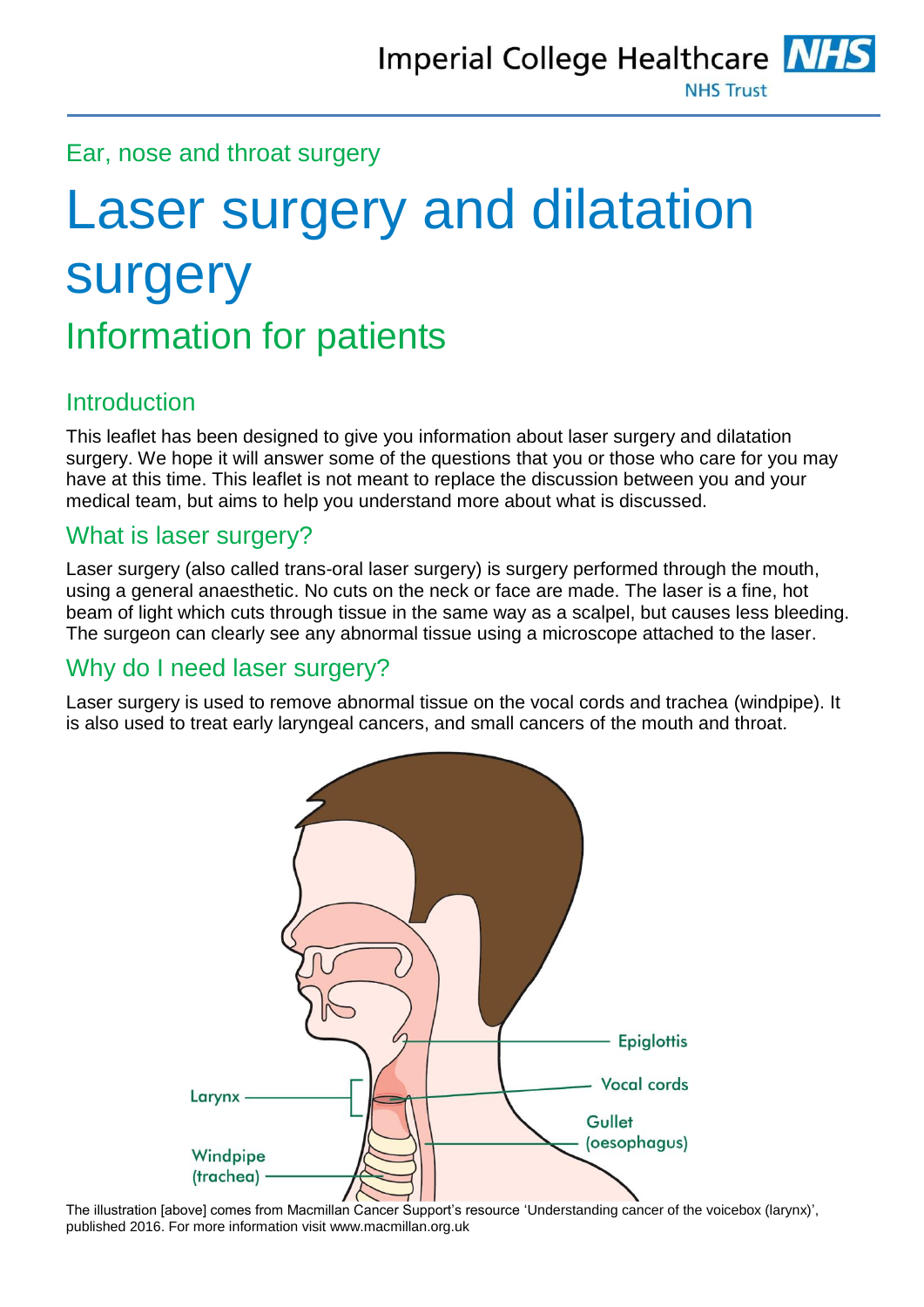# What is dilatation surgery?

As with laser surgery, dilatation surgery is done using a general anaesthetic. The surgeon will pass an endoscope through your mouth, to look at your vocal cords, trachea and pharynx (the part of the throat behind your mouth and nasal cavity, above the larynx, close to the epiglottis).

If the surgeon finds any area of narrowing, balloons can be inserted and expanded to stretch open that area. These balloons are called dilators.

Alternatively a series of dilators, or a bronchoscope, can be used to open up the areas of narrowing. If part of the dilated area looks abnormal, a biopsy will be performed (a small sample taken and sent for analysis in a laboratory).

# Why do I need dilatation surgery?

Dilatation surgery can help if you experience shortness of breath, by widening your windpipe to allow you to breathe more easily. Conditions causing this shortness of breath include subglottic stenosis and tracheal stenosis.

If you find swallowing difficult, dilatation of your pharynx will open up the space in order to help with this. Dilatation surgery can enable these improvements without the need for major surgery.

# What are the risks with laser surgery and dilatation surgery?

There are risks associated with having a general anaesthetic, regardless of the type of operation. Laser surgery and dilatation surgery are generally safe and quick operations.

There is a small risk that the endoscope could chip one or more of your teeth. A tooth guard is used during the procedure to reduce this risk.

If your throat is being dilated there is a small risk of tearing the mucosa (the lining of the throat) which can lead to infection and a longer stay in hospital.

Dilation might not provide permanent results, and may not be successful for patients with longstanding scars or narrowing of the airway. However, it can be repeated.

Following the removal of any abnormal tissue with laser surgery, your swallowing or voice can be affected. You may then need to stay in hospital for assessment by a speech therapist.

# Is there anything I should do to prepare for my operation?

If you are a smoker and/or a drinker, try to cut down on your intake and, if possible, stop.

You will be admitted to hospital on the day of your surgery. Please bring your nightwear, dressing gown, slippers and toiletries with you when you come into hospital. Please do not bring cosmetics, jewellery or other valuables.

#### **You should not have any breakfast on the morning of your operation.**

Unless you are told otherwise, you should take your usual drugs and medicines as normal.

# What happens on the day of my operation?

We will ask you to come in on the day of your surgery having fasted at home. You may be asked to attend at 07.00 in the morning, although your placement on the operating list may be later in the afternoon. Unfortunately this can mean a wait until you are taken to theatre.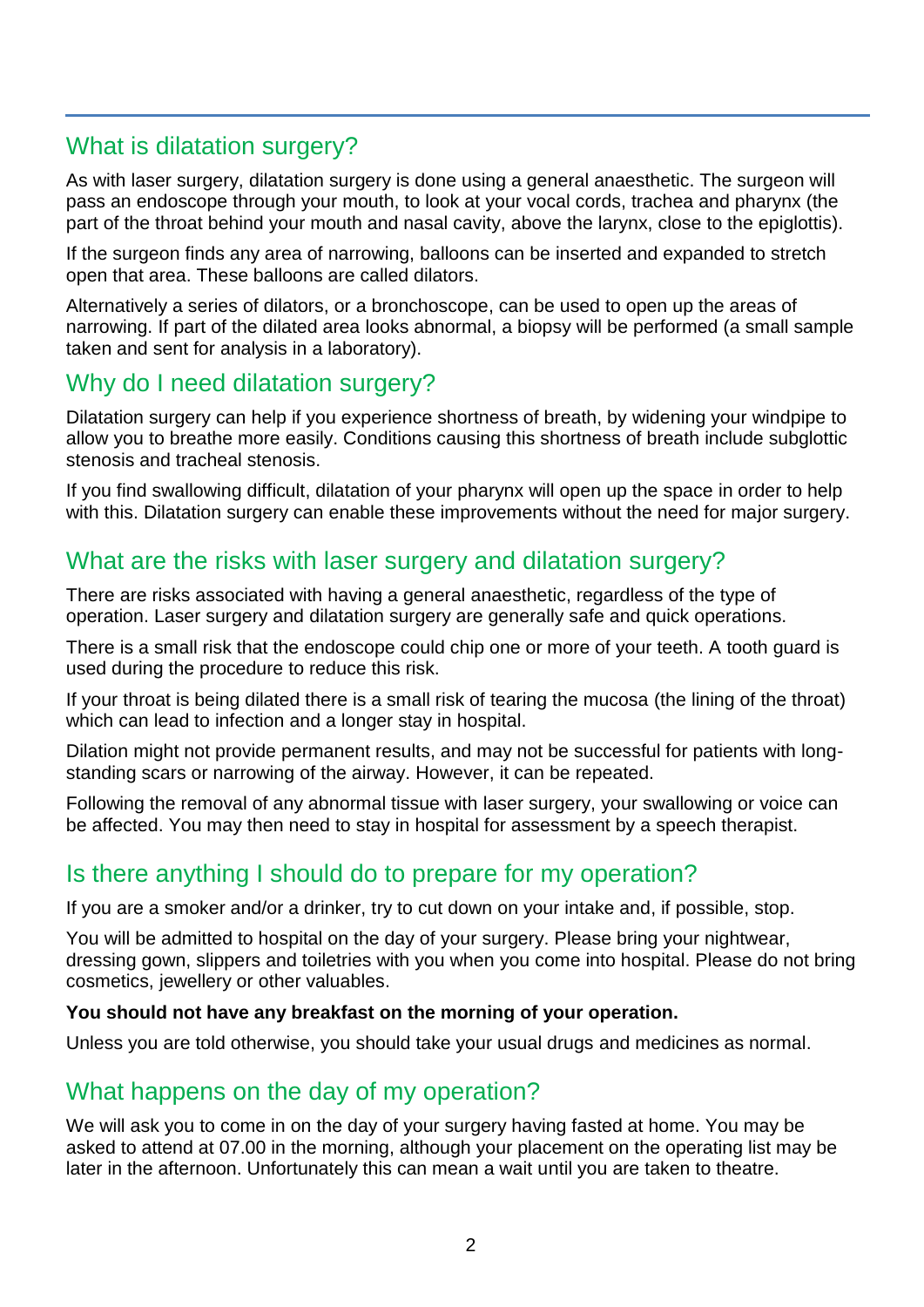If you are placed later on the list, the nursing and anaesthetic staff will let you know if you can have water whilst you are waiting. In general, clear fluids are acceptable up to two hours before surgery. You can bring a friend or relative with you when you come in, and while you wait.

The operating team and anaesthetist will see you before your surgery and the ward nurses will help get you prepared for theatre. They will walk you up to theatre when it is your turn.

You will then be taken to the anaesthetic room and be put to sleep. Following the laser surgery or dilatation surgery we will take you to a recovery room and, when you are awake, transfer you to the day surgery unit or ward.

#### How will I feel after the operation?

You may feel a little tired. You may also have a sore throat, particularly if laser surgery has been performed. After the procedure, please let nursing staff know if you are experiencing any pain or if you have any concerns.

After laser surgery it is normal for the pain to get worse during the first couple of days before it starts to lessen. After laser surgery to the larynx you should rest your voice for 72 hours. When you do speak your voice is likely to be hoarse. This can last for some time. Your voice recovery will be assessed in the outpatient clinic at your follow-up appointment.

#### When can I go home?

If you are able to eat and drink and feel well enough, you should be able to go home following a few hours of recovery. You will need an escort to accompany you from hospital, as well as someone who can be at home with you over night.

If you do not feel well enough or you cannot eat and drink you will need to wait until the following day to go home. When you go we will give you a discharge summary, painkillers and any other medications you need.

# Is there anything I need to watch out for at home?

If you have any breathing problems or chest pain you should go straight to the A&E department of your nearest hospital. If you feel generally unwell, have a raised temperature, or are unable to eat properly, please contact your GP or call 111 outside of normal working hours.

#### When can I get back to my normal routine?

You should take at least one week off work.

#### Will I need to visit the hospital again?

Yes. We will usually see you in the outpatient clinic two to three weeks after your operation. We will speak to you about this before you leave hospital. The ward from which you are discharged will usually provide you with the details of your outpatient appointment. If you are discharged outside of normal working hours, we will send you an appointment in the post.

#### Who can I contact?

Imperial College Healthcare NHS Trust has a Macmillan navigator service for access to your clinical nurse specialist (CNS) and other members of the clinical team. Navigators can also help with queries and provide a range of other information, help and support relating to your care. The service is available Monday to Friday 08.00–18.00 and 09.00–17.00 at weekends. Telephone: **020 3313 0303**